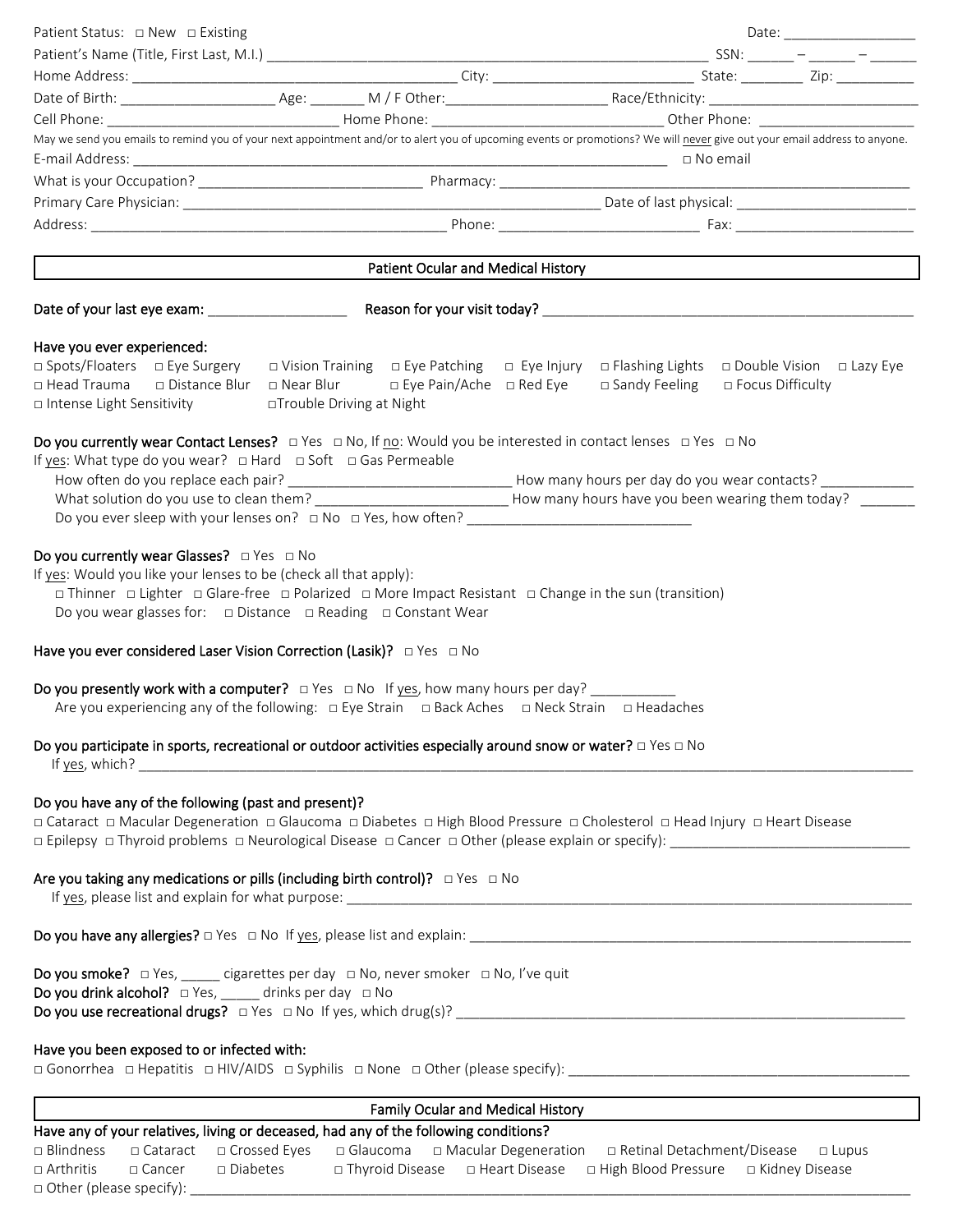

### **Speed Questionnaire**

| Name: _________                            |                            | Today's Date: <u>__________</u> |  |  |  |
|--------------------------------------------|----------------------------|---------------------------------|--|--|--|
| Date of Birth: <b>Example 2014</b>         |                            |                                 |  |  |  |
| Do you have any of the following symptoms? |                            |                                 |  |  |  |
| $\Box$ Dryness                             | $\Box$ Eye Fatigue         | $\Box$ Fluctuating vision       |  |  |  |
| □ Grittiness/Scratchiness                  | $\Box$ Soreness/Irritation | □ Contact lens discomfort       |  |  |  |
| □ Burning/Stinging                         | $\Box$ Redness             | $\Box$ Light sensitivity        |  |  |  |
| $\Box$ Watering                            | $\Box$ Itching             | $\Box$ Stringy mucus            |  |  |  |

Mark the **FREQUENCY** of the symptoms you are experiencing:

| $0 =$ Never                          | $1 =$ Sometimes | $2 =$ Often | $3 =$ Constant |  |
|--------------------------------------|-----------------|-------------|----------------|--|
| <b>Symptoms</b>                      |                 |             |                |  |
| Dryness, Grittiness, or Scratchiness |                 |             |                |  |
| Soreness or Irritation               |                 |             |                |  |
| <b>Burning or Watering</b>           |                 |             |                |  |
| Eye Fatigue                          |                 |             |                |  |

Mark the **SEVERITY** of your symptoms:

- $0 = No$  problems
- 1 = Tolerable not perfect but not uncomfortable
- 2 = Uncomfortable irritating but does not interfere with my day
- 3 = Bothersome irritating and interferes with my day
- $4 =$  Intolerable unable to perform my daily tasks

| <b>Symptoms</b>                      |  |  |  |
|--------------------------------------|--|--|--|
| Dryness, Grittiness, or Scratchiness |  |  |  |
| Soreness or Irritation               |  |  |  |
| <b>Burning or Watering</b>           |  |  |  |
| Eye Fatigue                          |  |  |  |

How often do you experience symptoms?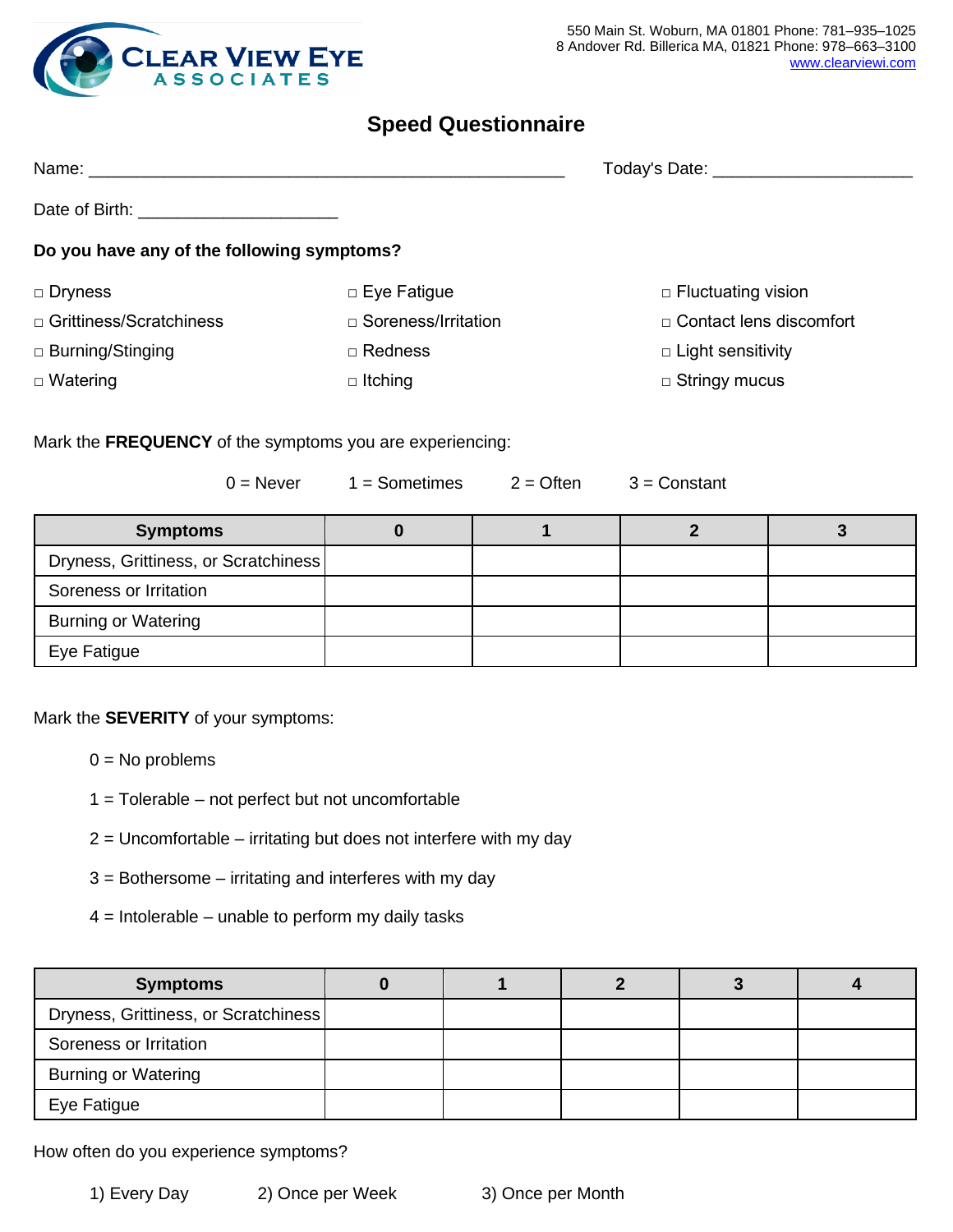

# **Retinal Imaging Consent Form**

As part of your eye exam, we recommend a special diagnostic procedure called Retinal Photography. In this procedure a Retinal Camera is used to take a photograph of the back of the eye (the retina). This is not an X-ray or an ultrasound, nothing will touch your eye, it is simply a highly magnified photograph.

This permanent digital record is very valuable in assessing the health of your eyes presently and in monitoring the health of your eyes over the years. We are able to observe the retina, optic nerve, macula, and blood vessels and arteries of the eyes. It will also serve as an initial reference point with which to compare any changes as we monitor your health in subsequent years.

The fee for this additional part of your eye exam is **\$36** which will be charged every year that photos are taken. Depending on your diagnosis, if there is a medical issue such as diabetes, glaucoma, etc., this procedure may be covered under your medical insurance. Retinal Photography is not covered under most vision plans such as VSP, EyeMed or Davis Vision. This office will advise you of your coverage.



\_\_\_\_\_\_ Yes, I want to have retinal photos taken of my eye for documentation.

No, I do not wish to have retinal photos taken.

\_\_\_\_\_\_\_\_\_\_\_\_\_\_\_\_\_\_\_\_\_\_\_\_\_\_\_\_\_\_\_\_\_\_\_\_\_\_\_\_\_\_\_\_\_ \_\_\_\_\_\_\_\_\_\_\_\_\_\_\_\_\_\_\_\_\_\_\_\_\_\_\_\_\_\_\_\_\_\_\_\_\_\_\_\_\_\_\_\_ Patient Name (print) **Patient Signature** Patient Signature

Date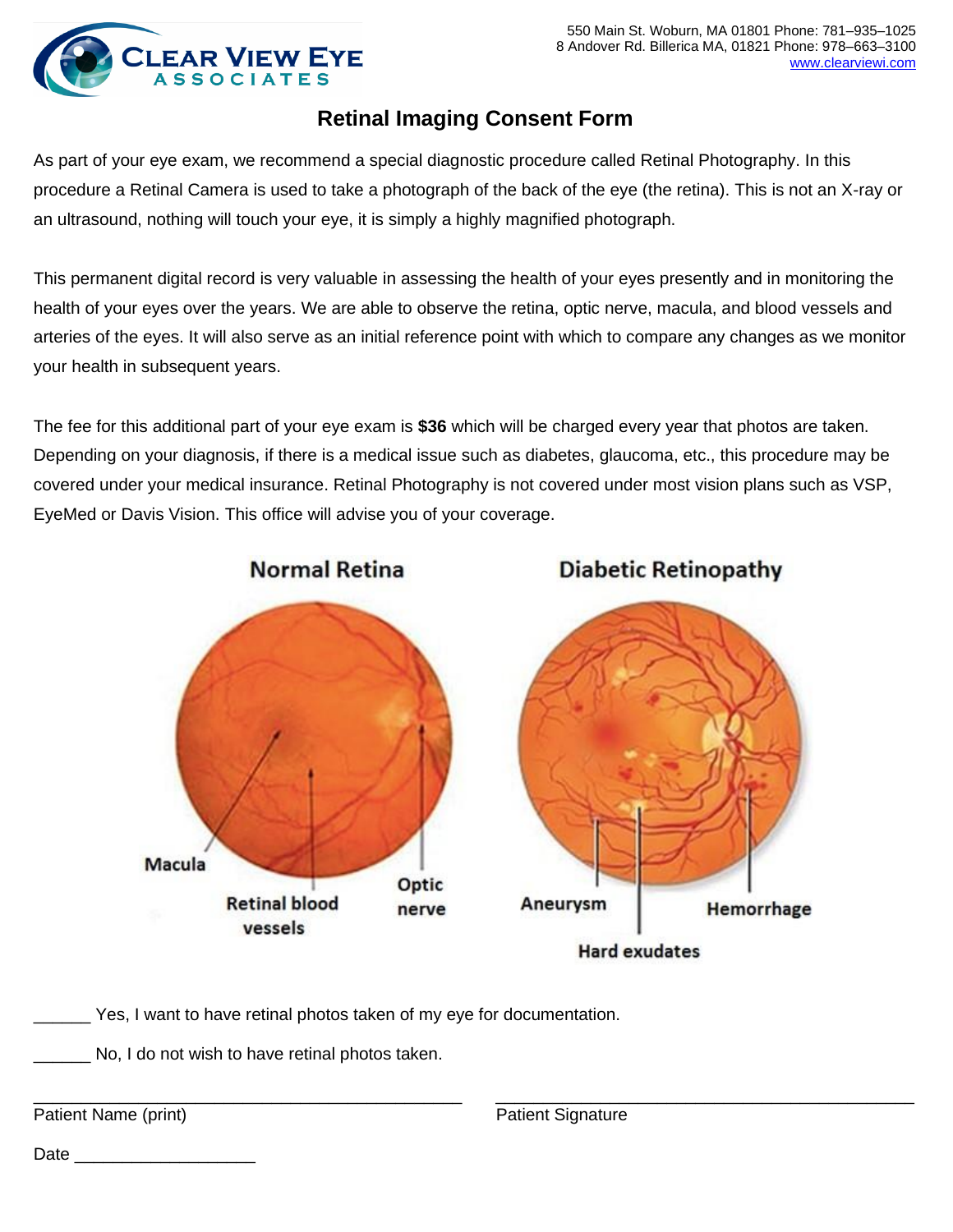

# **Patient Responsibility Form**

Thank you for choosing Clear View Eye Associates, P.C. (further referred to as CVEA) as your eye care provider. We are committed to providing you with the highest quality healthcare. Therefore, we ask that you read and sign this binding agreement to acknowledge your understanding of our patient policies.

- 1. Responsibility of Medical Care
	- All responsibility further described belongs to the Patient who is receiving medical services or the Responsible Party for all patients under the age of 18 (together further referred to as the PT/RP). **All persons under the age of 18 must be accompanied by a parent/legal guardian or by an adult who has obtained written consent for the child's treatment from the parent/legal guardian to be considered the Responsible Party.**
- 2. Financial Responsibility
	- **The PT/RP is ultimately responsible for the full payment for all treatments and services.**
	- **Complete payment of all charges is due at the time of service.**
	- As a courtesy, CVEA will check and bill the patient's insurance. The PT/RP is responsible to provide CVEA with all current and correct information regarding their insurance including presenting all current insurance cards prior to each visit. It is the responsibility of the PT/RP to know their plan coverages and benefits, it is impossible for CVEA to know this detailed information for every visit.
	- The PT/RP is responsible for payment of copayments, deductibles, and payments for all other procedures, treatments, services, and charges not covered by their insurance (including the refraction) at the time of service.
	- The PT/RP is responsible for the payment of co-insurances and deductibles within 30 days from receipt of the bill. CVEA accepts payment in cash, personal check, VISA, MasterCard. There is a \$25 service charge for each returned check.
	- **If CVEA does not receive payment from the insurance company within 60 days from the date of service, the PT/RP will be expected to pay the balance in full.** After the balance is paid, CVEA will give the PT/RP an itemized receipt, it is the PT/RP's right to present this to their insurance company and request reimbursement from them. The outcome is solely dependent on the insurance company. This process is between the PT/RP and their insurance company.
	- PT/RPs with an outstanding balance of 60 days past-due must make arrangements to pay their balance in full prior to scheduling any future appointments.
	- PT/RPs with balances over 90 days past due will be considered seriously delinquent and will be filed with small claims court for immediate payment in full. The PT/RP is responsible for all costs of collection. At the discretion of CVEA, the PT/RP may be asked to leave the practice.
	- CVEA does realize that there are extenuating circumstances, and that people can have financial difficulties. We are willing to work with you to help you resolve any problems, please call our office if there is a problem.
- 3. Medical Records Transfers
	- If there is a request for medical records to be sent to the PT/RP or to another office CVEA reserves the right to charge an administrative fee of \$15 (plus shipping where applicable). This is to be paid in full at the time of the request and is solely the responsibility of the PT/RP. Please allow up to two weeks for processing.

| <b>DT/RDI</b><br>.<br>$\sim$ tiolo<br>$\mathbf{L}$<br>ы.<br>___ |  |  |
|-----------------------------------------------------------------|--|--|
|-----------------------------------------------------------------|--|--|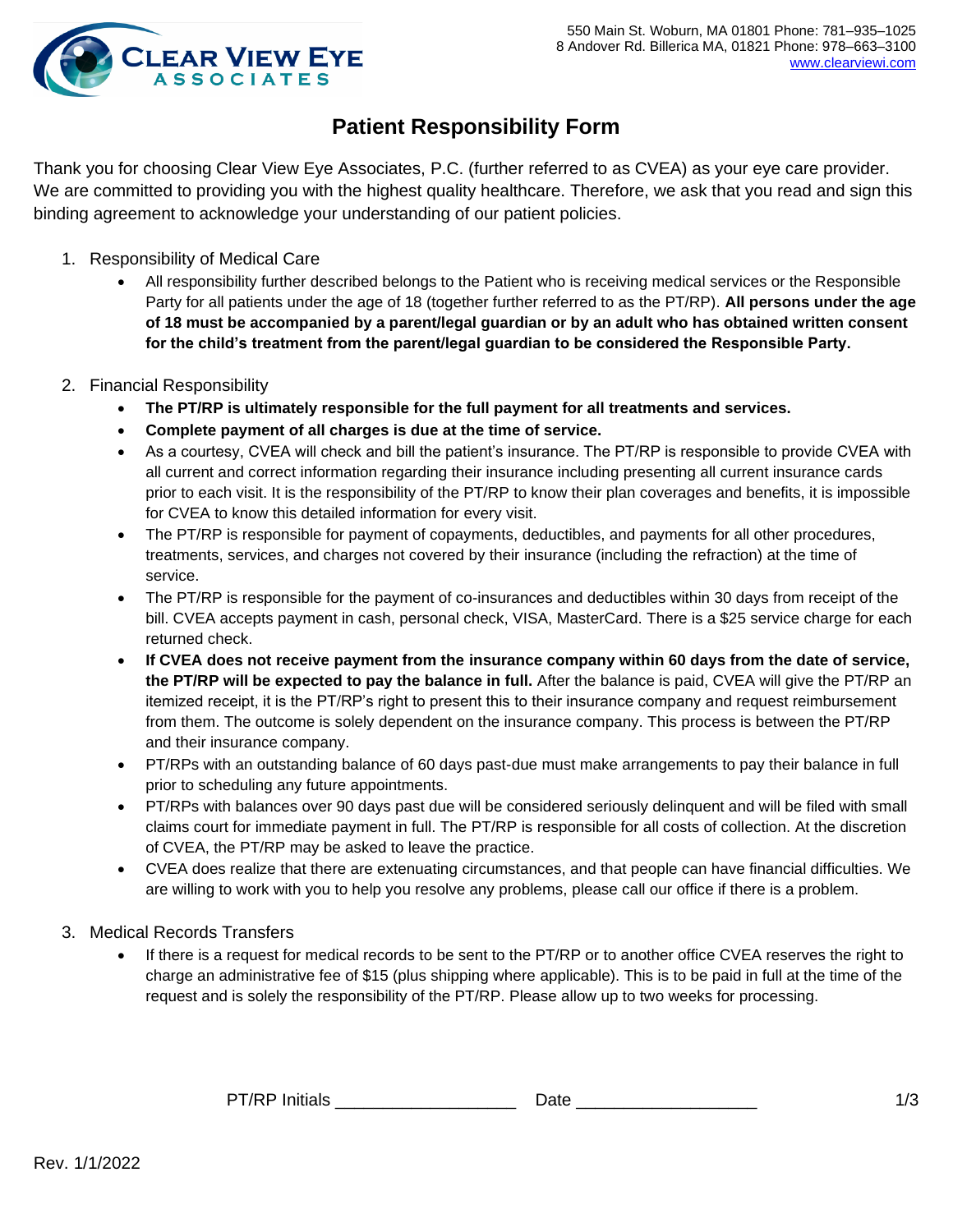- 4. Responsibility of Referrals
	- The PT/RP's insurance may or may not require prior authorization (referral) from their Primary Care Physician (PCP) for the services which they are receiving. **It is solely the PT/RP's responsibility to know the policies of their insurance company.** CVEA is not required to know or provide any information regarding these policies.
	- **If necessary, it is solely the PT/RP's responsibility to obtain the referral prior to the date of the service and to present the referral to CVEA prior to or on the date services are rendered.**
	- If the PT/RP does not have a referral ready at the date of service and still chooses to receive services from CVEA they will be held responsible to pay any charges not covered by their insurance company for any reason.
	- If the patient is seen without a referral, it is the PT/RP's responsibility to obtain a back-dated (retroactive) referral as necessary per their insurance company. CVEA is not responsible for attaining this referral. Please also be aware that the PCP may refuse to issue a back-dated (retroactive) referral, this is their decision. In such cases, the PT/RP is responsible to pay any charges from CVEA for all services rendered.
	- If the insurance company chooses not to accept a back-dated (retroactive) referral for any reason, it is the PT/RP's responsibility to pay any charges from CVEA for all services rendered.
- 5. No-Shows/Late Cancellations
	- Our goal is to provide patients with the highest quality medical care in a timely manner. Appointments are in high demand and no-shows and late cancellations inconvenience other patients who need care, missed appointments are also a loss of revenue for our practice. As a courtesy, CVEA will attempt to confirm all appointments via automated email, text message, and/or phone call one day before the appointment but please understand that this is not always possible. At this time the PT/RP will have an opportunity to either confirm or make changes to the appointment. **It is ultimately the responsibility of the PT/RP to know and keep all appointments.**
	- If it is necessary to cancel or reschedule the appointment, **we require 1 business day advance notice**.
	- A no-show is any missed appointment without a minimum of 24-hour notice. **Cancellations less than 24 hours in advance are also considered as a no-show.** Arriving more than 15 minutes late without communication to the office will also be considered a no-show. All no-shows are recorded in the medical record of the patient.
	- **A no-show fee of \$75.00 will be charged to the patient's account and is the responsibility of the PT/RP to pay in full.** All no-show fees must be paid in full before any future appointments can be scheduled.
	- CVEA reserves the right to discharge any patient with persistent (>3) no-shows in their record.

### 6. Outside Orders

• If a complete pair of eyeglasses or sunglasses have been purchased online and the patient needs the frame adjusted, fitted, or repaired CVEA reserves the right to apply a \$20 fee to be paid at the time services are rendered. If a Pupil Distance (PD) measurement or any measurement that is not part of the eyeglass prescription is requested at the discretion of the PT/RP a \$15 charge will be applied. The Optician will inform the PT/RP of any charges. The PT/RP is responsible for all such charges that are applied prior to services being rendered.

#### 7. Dilated Eye Examination

• Dilation is a medical procedure that allows the doctor to use eye drops to temporarily enlarge the pupils for a more extensive view of the retina (back of the eye). With dilation, the doctor has the opportunity to evaluate and diagnose eye health problems often before symptoms occur. **It is recommended that all new patients are dilated and dilated again every 2-4 years thereafter unless certain conditions require closer monitoring.** Some patients may experience light sensitivity and blurred vision for 2-6 hours. CVEA will provide the patient with a disposable pair of sunglasses, if necessary, after the procedure. The patient may experience difficulty driving, if so, it is the responsibility of the patient to make appropriate transportation arrangements. In rare instances, patients may experience pain or other side effects. If this should occur, please seek medical attention immediately. **Please be certain to inform our doctors if you are pregnant or nursing at the time of the procedure. If you have any health conditions that may affect your response to this procedure or have any questions regarding dilation, please consult our doctors for additional information.**

PT/RP Initials \_\_\_\_\_\_\_\_\_\_\_\_\_\_\_\_\_\_\_ Date \_\_\_\_\_\_\_\_\_\_\_\_\_\_\_\_\_\_\_ 2/3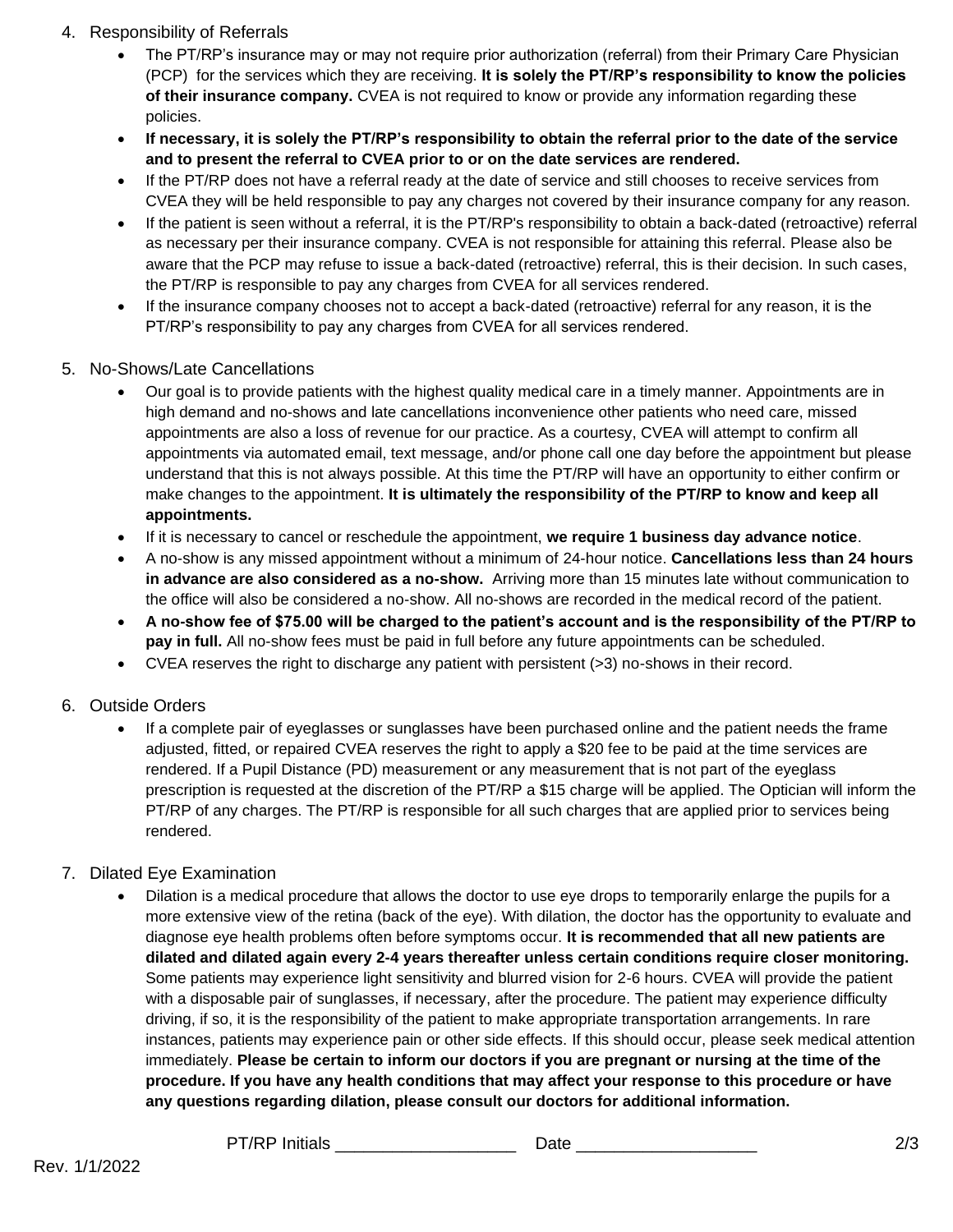# **Acknowledgment**

I, the PT/RP, have read and fully understand the Patient Responsibility Form of Clear View Eye Associates, P.C., and agree to all the terms and conditions contained therein.

I hereby authorize and direct payment of my insurance benefits to Clear View Eye Associates, P.C. on my behalf for any service provided to me. I understand that I am fully responsible for payment of all charges not covered by insurance for any reason and agree to pay all charges as necessary.

I hereby authorize Clear View Eye Associates, P.C. to release medical and other information acquired in the course of my examination/treatment to the necessary insurance companies, governmental agencies, thirdparty payors, and/or other healthcare entities as needed to substantiate payment for all medical services as well as information required for precertification, authorization, or referral to other medical providers.

Clear View Eye Associates, P.C. respects patient confidentiality and will only release patient health information in accordance with the State and Federal Law.

This document is a binding agreement and does not expire. This agreement applies to all Clear View Eye Associates, P.C. locations.

| To be completed by the Patient (PT):                         |                                     |  |
|--------------------------------------------------------------|-------------------------------------|--|
|                                                              | Today's Date ______________________ |  |
|                                                              |                                     |  |
| Date of Birth _______________________                        |                                     |  |
| To be completed by the Responsible Party (RP) if applicable: |                                     |  |
|                                                              | Today's Date _____________________  |  |
|                                                              |                                     |  |
|                                                              |                                     |  |
|                                                              |                                     |  |